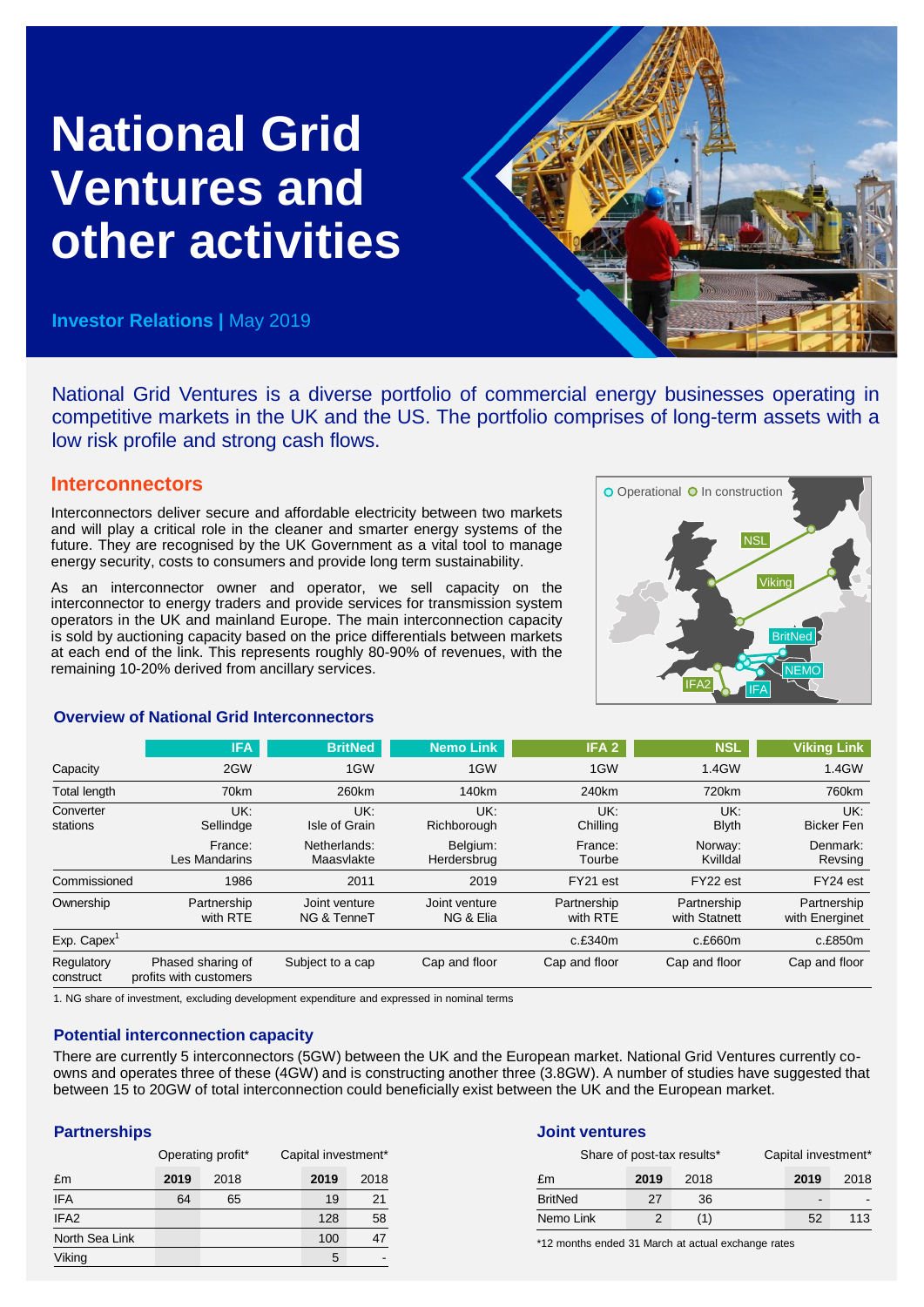# **Metering**

We provide installation and maintenance services to energy suppliers in the regulated market in Great Britain. We maintain an asset base of over 9m industrial, commercial and domestic gas meters.

The prices National Grid can charge for certain metering services are currently capped by Ofgem. In 2020 the business will move to a full commercial arrangement.

# **Key financials**

| £m               | 2018/19 | 2017/18 |
|------------------|---------|---------|
| <b>EBITDA</b>    | 193     | 215     |
| Depreciation     | (40)    | (60)    |
| Operating profit | 153     | 155     |
| Meter No.        | 9.9     | 11.0    |



# **Grain LNG**

Capable of meeting at least 20% of UK gas demand, Grain LNG is the largest importation terminal in Europe, playing a key role in UK energy security of supply.

LNG (Liquefied Natural Gas) is stored as liquid at minus 161°C in heavily insulated tanks at low pressures (0.2 barg), reducing its volume by 600 times. This enables large volumes of gas to be transported long distances safely and efficiently.

#### **How we make our revenue**

- Grain LNG provides importation services of ship berthing, temporary storage, ship reloading and re-gasification into the **NTS**
- All importation capacity is sold under long-term take or pay contracts
- All contracts have an inflationary index linked to RPI
- Current customers include BP, Iberdrola, Sonatrach, Centrica, Uniper and Engie
- **Key financials** • Customers decide the level and timing of LNG imports and the amount sent out into the NTS

| £m               | 2018/19 | 2017/18 |
|------------------|---------|---------|
| <b>EBITDA</b>    | 142     | 142     |
| Depreciation     | (68)    | (66)    |
| Operating profit | 74      | 76      |

# **Large Scale Renewables - US**

- The evolving energy landscape is creating new opportunities for National Grid in the US. Our current ventures include:
- Two 5MW/40MWh battery storage energy systems under a power purchase agreement with LIPA (Long Island Power Authority)
- Through a joint venture with NextEra we have won the right to develop 23MW of utility scale solar projects at Calverton on Long Island, for which we are negotiating a power purchase agreement with LIPA
- To date we have connected 204MW of rooftop solar for 27,000 customers through our partnership with Sunrun
- Revolution Wind, a joint proposal with Deepwater Wind, has been selected to construct and operate 700MW of offshore farms for Connecticut and Rhode Island. NGV has the option to acquire the transmission facilities connecting the project to shore upon commercial operation.



# **Growth opportunities at Grain**

- Open season out to market for up to 350 GWh/d of redelivery capacity, 390,000m<sup>3</sup> of associated storage and over 100 berthing slots. This is being made available via a combination of existing build (Phase 1) and new build (Phase 4).
- Grain LNG is looking to develop a marine break-bulk service for onward distribution of LNG via small scale ships
- Providing the infrastructure to support LNG powered heavy goods vehicles